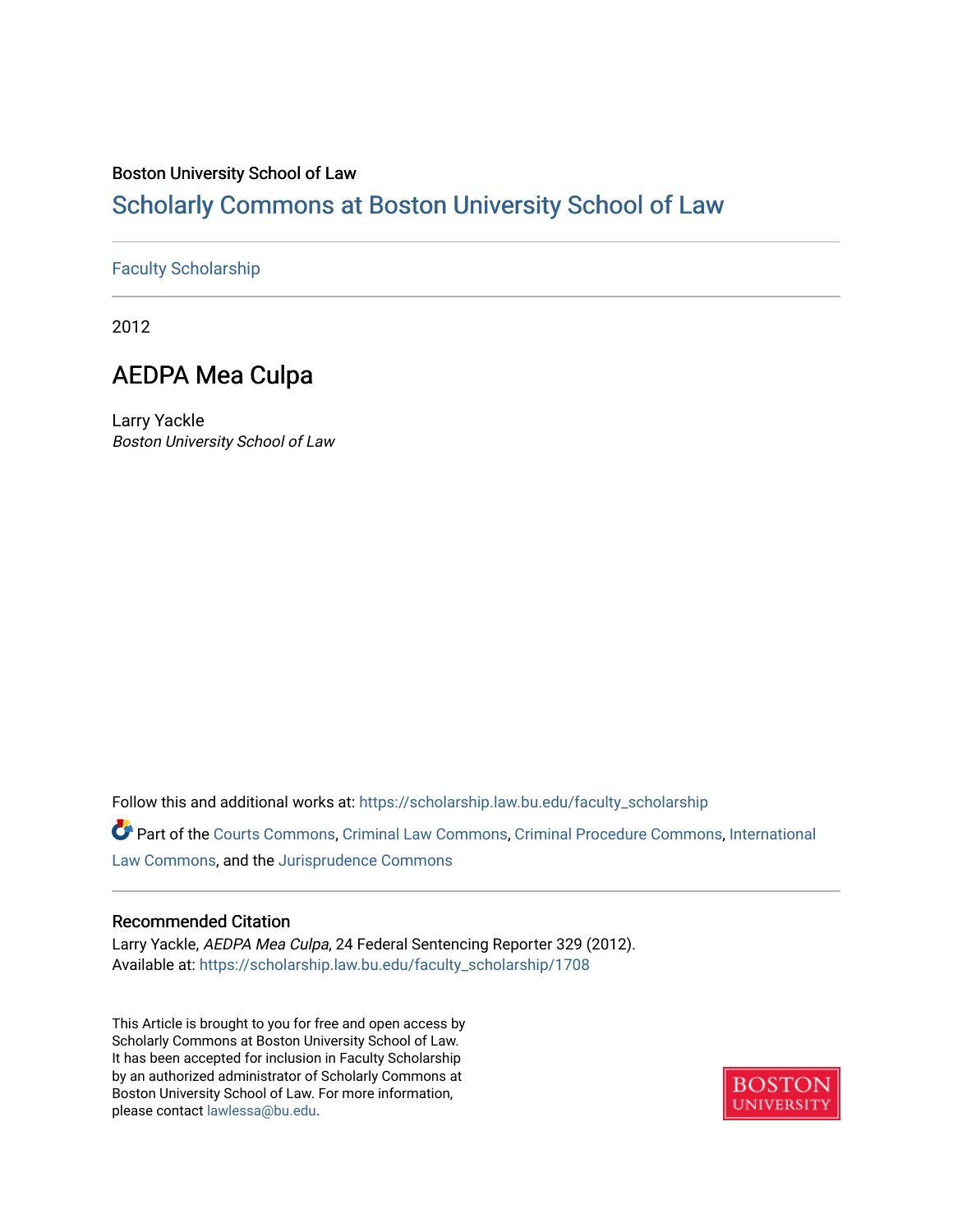# **AEDPA** *Mea Culpa*

It's all my fault. In an early article, Mark Tushnet and I predicted that the Antiterrorism and Effective Death Penalty Act of 1996 (AEDPA) would prove to be a largely symbolic enactment, albeit generating the occasional untoward outcome.1 Mark is absolved. We collaborated in a single piece, but I had responsibility for our projections about AEDPA. I doubt that anybody at the Court was so much as aware of our paper. But I tempted fate, and fate reacted. This statute has been a conceptual and practical nightmare—crippling the ability of federal courts to enforce federal rights, disserving legitimate state interests, delivering unjust and bizarre results even in the run of ordinary cases, and, at best, squandering resources on endless and pointless procedural digressions.

Our calamitous experience over the last fifteen years does not want for less cosmic explanations. In Supreme Court cases since 1996, as in earlier cases, the treatment of habeas corpus questions can only be appraised in light of the death penalty, which typically hovers in the background. To many of us, federal habeas is a vitally important vehicle by which federal courts enforce federal law in capital and noncapital cases alike. But to many others, off and (I think) on the Court, habeas is little more than a means by which inmates on death row contrive to postpone the inevitable. So when the justices appear to be quarreling about some aspect of habeas law, they may best be understood to be waging a proxy battle over capital punishment. Here, as in so many other contexts, we translate obdurate questions of substantive value into ostensibly more tractable procedural issues—in this instance, whether federal judges should have authority to adjudicate matters that were or might have been resolved in state court. This is a common observation, and it undoubtedly has real explanatory power.

Coming to AEDPA in particular, everybody acknowledges that the drafters goofed. They didn't understand habeas as it stood at the time and so wrote provisions that could not easily be integrated with arrangements left unchanged. They borrowed haphazardly from various earlier bills without accounting for overlaps and gaps, and, into the bargain, they concocted new language that defied any sensible interpretation at all. I will say that the drafters were given a monumental task that would have been hard to complete successfully in the best of circumstances.

Sadly, the surrounding politics didn't make for careful vetting. There doubtless were drafts and drafting conferences, but nothing approaching genuine, hard-headed sessions with specialists on both sides of the policy divide. We should have expected the mishigas we got.

For my money, though, the Supreme Court bears the lion's share of the blame for its approach to interpreting AEDPA's provisions. The Court's methodology, not compelled but deliberately chosen by the justices, produced the colossal mess that federal habeas corpus has become. Specifically, the justices did two things, both of them wrong.

First, they typically focused on the text of AEDPA provisions without sufficient attention to the policy implications. Much has been written about the Court's turn to "textualism" in statutory construction. The idea, championed notoriously by Justice Scalia, is that Congress's authority for lawmaking demands that courts effectuate the plain meaning the text of a statute conveys, however troubling the consequences. The text is the product of political bargaining that cannot be recovered and can only be respected for what it was—namely, democracy at its ugly best. At all events, any policy considerations are not for the judiciary but for the legislative process.

The conventional response is that statutory language is often not clear at all, but rather demands interpretive effort that courts are in business to provide. When the Supreme Court invokes dictionary definitions and disclaims policy, it doesn't respect the legislative function. It prevents Congress from relying on the entirely reasonable expectation that a statute will be read to further sensible, discernible legislative will. The decisions interpreting AEDPA prove what happens when the Court declares that the text of a statute has an unavoidable meaning and that responsibility for bad outcomes must be attributed to inscrutable politics. AEDPA was never a package of finely tuned measures advancing policies adopted via hard political negotiations. This statute was slapped together when there was a fleeting opportunity *not* to treat with political adversaries. All too often, the justices played the "gotcha" game—formally acknowledging Congress's authority to make policy, but frustrating any plausible objective by reading admittedly badly written statutory provisions as an exercise in grammar. For ADEO I according to the state of the state of the state of the state of the state of the state of the state of the state of the state of the state of the state of the state of the state of the state of the state of th

*Federal Sentencing Reporter,* Vol. 24, No. 4, pp. 329–333, ISSN 1053-9867 electronic ISSN 1533-8363. ©2012 Vera Institute of Justice. All rights reserved. Please direct requests for permission to photocopy or reproduce article content through the University of California Press's Rights and Permissions website, http://www.ucpressjournals.com/reprintInfo.asp. DOI: 10.1525/fsr.2012.24.4.329.



**Larry Yackle**

Professor of Law, Boston University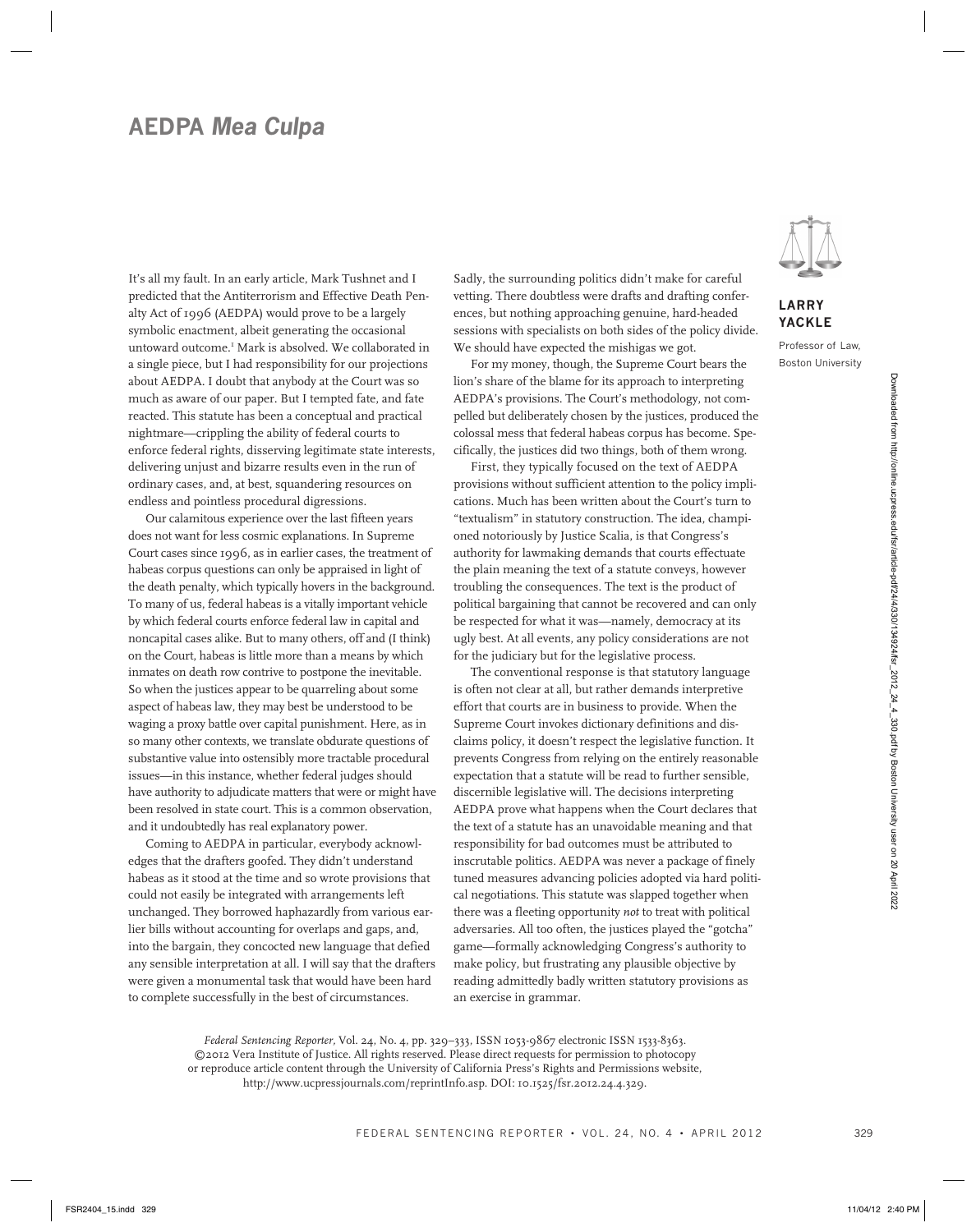Second, the justices insisted that every AEDPA provision, in turn, had to be read to alter habeas law in some way (usually to the disadvantage of habeas petitioners). This different, though related, feature of the Court's approach to the new statute was peculiarly inapt, not only because the provisions to be construed were poorly conceived and drafted but also because the Court itself had recently made manifest changes in the habeas landscape and there was no reason to think that anyone in Congress meant those changes to be adjusted.

Here's a roadmap for this essay. In Part I, I will rehearse the conditions that led me to believe that AEDPA would not affect the habeas we knew all so much. In this, I will suggest what the Court might have done with this new statute to avoid the woeful results we have actually suffered. In Part II, I will describe some of the Court's decisions touching procedural matters (by no means all), which demonstrate, I think, the madness the justices' method has brought upon us. Finally, in Part III, I will turn to the Court's work regarding more substantive limits on the ability of federal courts to vindicate meritorious federal claims when they appear.

**I.**

In the years preceding 1996, Congress considered numerous bills meant to curtail state convicts' use of federal habeas corpus to challenge their convictions and sentences collaterally. In many minds, legislation was needed to discourage prisoners from abusing the writ by needlessly postponing federal habeas petitions, withholding claims or factual allegations from state courts and saving them for the federal forum, filing multiple applications for federal relief, and, perhaps most important, launching and maintaining federal litigation for the sole purpose of delaying execution of capital sentences. On top of these concerns about the habeas process, critics advanced checks on the substance of the federal courts' work namely, in their view, the authority of federal judges to substitute their judgments about federal rights for the contrary judgments of state courts (especially decisions about the validity of death sentences). FSR240.11 and the state of the state of the state of the state of the state of the state of the state of the state of the state of the state of the state of the state of the state of the state of the state of the state of

Not everyone was convinced that these concerns were justified. Lots of organizations and individuals lined up to rebut them. There was no evidence that clever prison inmates, most proceeding pro se, were in any way deliberately gaming the system. And when federal courts came to the merits of prisoners' claims, they typically endorsed the conclusions previously reached in state court. In the end, as is often the case, it proved to be harder to enact legislation than to defeat it. All legislative efforts to circumscribe federal habeas corpus were forestalled.

Meanwhile, the Supreme Court addressed its own concerns about the federal writ in decisional law. Acting on an assumed authority to make "equitable" modifications in habeas arrangements under existing statutes, the Court established tough standards for prisoners' obligation to exhaust state remedies before filing applications for

federal habeas corpus, strict limits on prisoners' ability to seek federal relief on the basis of claims or factual allegations that had not been advanced properly in state court, and similar restrictions on second or successive federal petitions. Most important, the Court held in *Teague v.*  Lane<sup>2</sup> that claims based on "new" rules of federal law would no longer be cognizable in federal court at all, save in exceptional cases unlikely to arise.

Like the restrictive bills advanced in Congress, these decisions by the Supreme Court evoked opposition. The difference was that legislative action could be resisted politically, but judicial decisions were law. The only path open to friends of the writ was to argue in future cases that the Court's innovations were dangerous and should be limited rather than extended. In particular, the justices were urged to restrict "new" rules for *Teague* purposes to genuinely novel shifts in federal law that state courts could not easily anticipate.3 In short order, however, the Court declared that *any* rule of law was "new" in *Teague*-speak if, at the time a petitioner's conviction and sentence became final on direct review, a state court might reasonably have determined a claim against him. By virtue of this (remarkable) notion of what counted as "new" in habeas corpus, federal courts were deprived of the ability to entertain familiar claims that state courts had (or might have) rejected incorrectly (but not unreasonably).4

Whatever their wisdom, the Court's initiatives defused any genuine argument for congressional action to deal with federal habeas. Yet the pent-up desire to curb the writ legislatively lived on, and when Republicans campaigned for control of the House in 1994 they made habeas corpus "reform" part of their signature "Contract with America." Then, when Congress was searching for some way to respond to the Oklahoma City bombing in 1995, the Republican leadership seized the opportunity finally to enact a habeas bill—not (let's be honest) to deal with "terrorism" in any recognizable form, but rather to satisfy long-standing objections to federal collateral attacks on state criminal judgments. This notwithstanding that the Court had already met the same concerns without benefit of legislation.

It was in these circumstances that I contended that AEDPA would be understood as a symbolic gesture. The judicial train had arrived at the station ahead of the legislative train, and the only point of a statute now was to grasp political credit for limitations already in place. I predicted, accordingly, that the Court would treat the new statute largely as an endorsement of the (recently established) status quo. I acknowledged that the justices might hesitate to read AEDPA always to codify existing case law, lest they be charged with giving the statute no practical effect at all. Yet construing AEDPA to make dramatic changes would disrupt the justices' own agenda. I recognized that AEDPA's many provisions would not always fit neatly into extant arrangements and that new statutory language would occasionally produce freakish results in individual cases. But in the main I thought the new statute would have little impact on the Court's previously chosen program.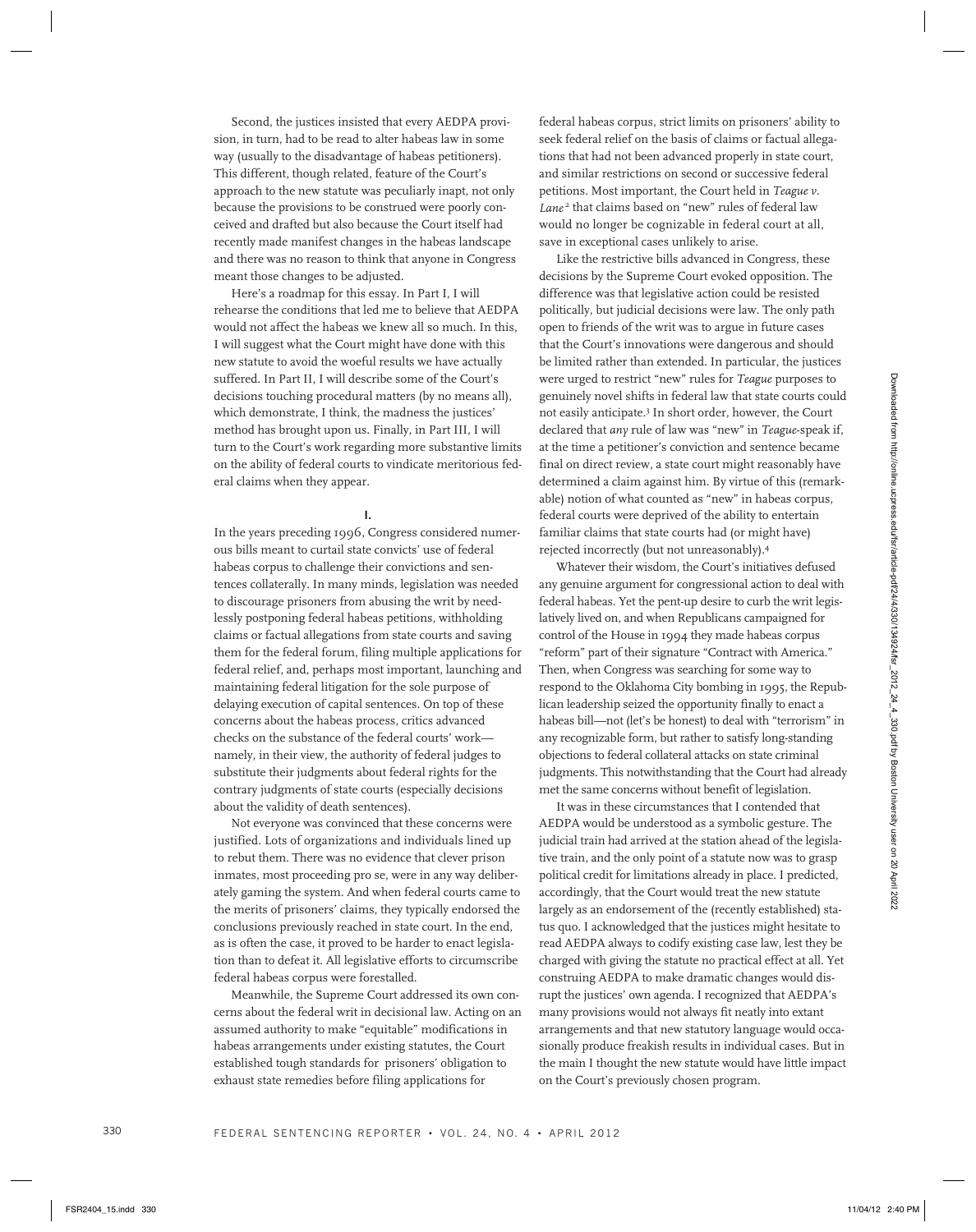It was not to be. What I had expected would be unfortunate exceptions became routine. It was as though the Court *wanted* to make Congress look foolish—when looking foolish came naturally enough to Congress without help from the judiciary. I am as cynical as the next person, but I do not believe that anyone in the legislative branch meant to bring this tragedy about—to preserve the federal courts' formal jurisdiction to entertain habeas corpus petitions from state convicts, but to desiccate the courts' authority genuinely to adjudicate prisoners' claims, to stage fights that only wardens can win, and, into the bargain, to condemn our federal courts to wrestle with intricate procedural puzzles that require laborious litigation to sort out.

### **II.**

I begin with procedural issues, not because they are most important. They are not. Yet they vividly illustrate the folly of reading AEDPA's provisions as though they were carefully and knowledgeably constructed IRS regulations plainly meant to change current law for some reason, however obscure.

### **A.**

Long before 1996, state prisoners were required to pursue state avenues for litigating federal claims before seeking federal habeas corpus relief. Nothing in AEDPA purported to dilute the "exhaustion" doctrine, and, as I have explained, the Supreme Court's recent decisions had tightened the rules governing prisoners' obligation.5 But AEDPA did establish a limitations period for filing federal habeas petitions. Immediately, there was tension. The exhaustion requirement demanded that prisoners file federal petitions late (after exhausting the remedies available in state court), while the limitations period forced prisoners to file early (usually one year from the conclusion of direct review).

At first, the Supreme Court reconciled the new limitations period with the exhaustion doctrine in existing law. The justices acknowledged that an accompanying tolling provision suspended the federal filing period while a "properly filed" application for state post-conviction relief was pending. And they held that an application for state relief was "properly filed" if it met the applicable state rules governing the initiation of legal proceedings.<sup>6</sup> So far, so good.

Soon, however, the Court declared that a state petition was *not* "properly filed" if it was untimely as a matter of state law.7 Accordingly, an unseasonable state application would not toll the limitations period for a federal habeas petition. If the federal limitations period ran out before the state courts decided that a state application had been filed too late, the prisoner would be barred from federal court. The justices acknowledged that this reading of the tolling provision presented a dilemma, and they offered a solution. A prisoner who worried that his state petition might ultimately be ruled untimely (and thus insufficient to stop the federal clock) could file an immediate federal

petition as a hedge against that contingency. Get this now. In order to comply with the limitations period established by AEDPA, a prisoner must knowingly file the very premature petition for federal habeas relief that the exhaustion doctrine discouraged.

Meanwhile, the Court parsed the text of the tolling provision again, now concluding that it stopped the federal clock only while an application for *state* post-conviction relief was pending and thus not while a federal habeas petition was before a federal court.8 This being so, a prisoner who filed a federal petition within the limitations period remained at risk. If the federal court took a good while to decide that the petition was premature under the exhaustion doctrine and then dismissed it, the prisoner would have no time to pursue state remedies and return to federal court before the limitations period elapsed. To forestall that possibility, a prisoner might simultaneously file an application for state relief—not because he genuinely believed that he must to satisfy the exhaustion doctrine, but because only a petition in state court would toll the filing period for purposes of the federal petition the prisoner actually wanted to press.

Put all this together for habeas petitioners today. Under the Court's interpretations, a prisoner who worries that an application for state relief won't stop the federal clock must worry, too, that a premature "hedge" federal petition won't do the job, either. And a prisoner who worries that there is a risk that the federal filing period will expire while a federal habeas petition is pending must worry, too, that a concurrent "hedge" application for state relief is not fail-safe. The cautious and conscientious prisoner attempting to navigate competing procedural requirements ends up litigating suits in state and federal court at the same time, when the whole point of the exhaustion doctrine and, I submit, the tolling provision is to encourage a rational sequence—litigation first in state court and then in federal habeas proceedings. No one in Congress knowingly set things up this way. It is only the Supreme Court's interpretive methodology that produces such perverse results. Function the control of the spin of the spin distance and the spin distance product the spin of the spin of the spin of the spin of the spin of the spin of the spin of the spin of the spin of the spin of the spin of the s

#### **B.**

Before 1996, the Court held that prisoners were obliged to follow state rules for adjudicating the facts said to support federal claims. If a prisoner didn't do that, he or she typically forfeited the opportunity to offer evidence in federal habeas corpus proceedings—unless the petitioner could show "cause" for his default in state court as well as "prejudice," or, in the alternative, probable innocence.9 A provision in AEDPA stated that a prisoner who "failed" to develop facts in state court could obtain a federal hearing only if he met much more stringent standards that scarcely anyone would be able to satisfy.

At first, there was hope. The Supreme Court essentially reconciled this new provision with its own case law, holding that a petitioner had not "failed" to develop the facts in state court unless he was at fault for inadequate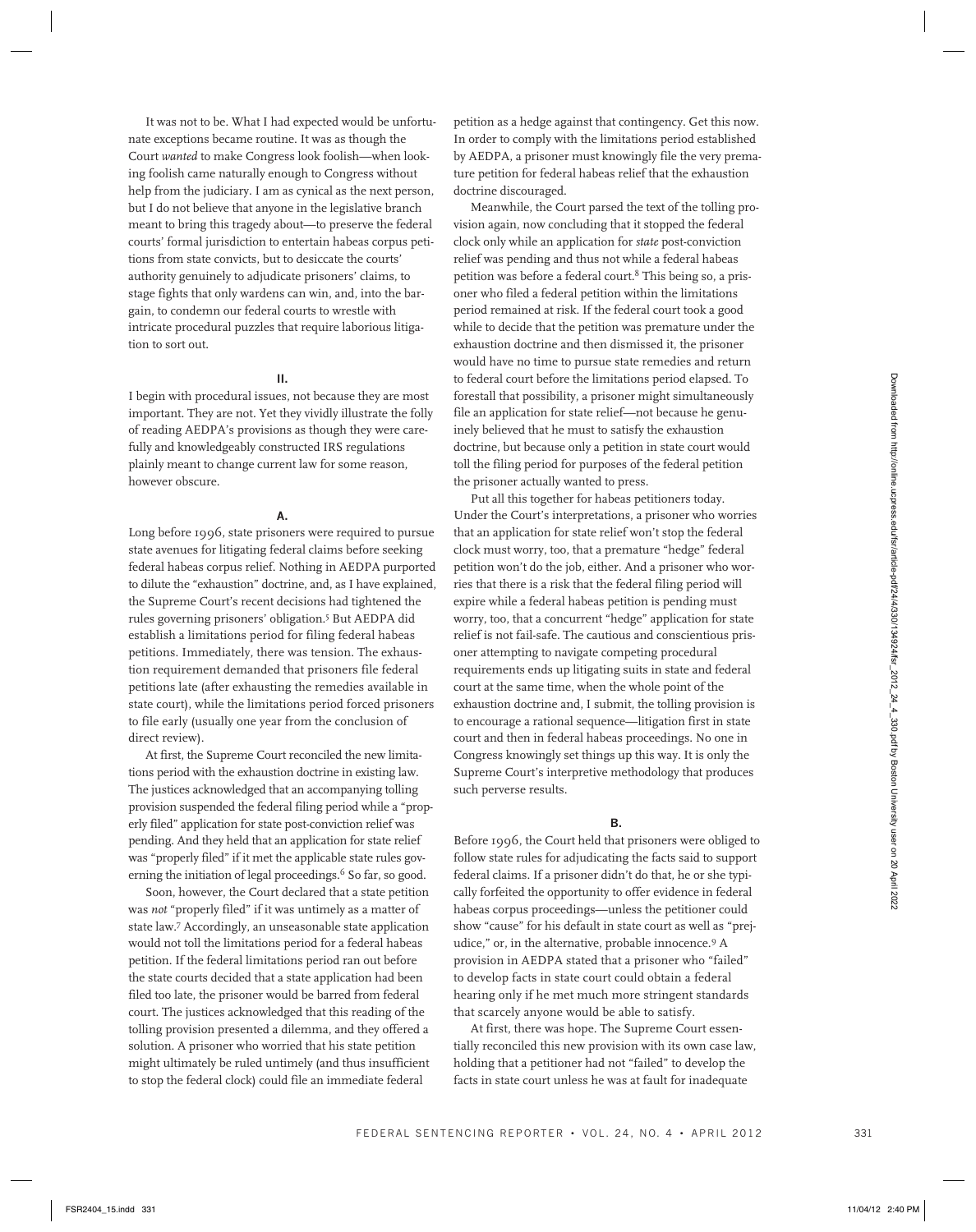state fact-finding.10 On this reading, a prisoner who had exercised diligence in state proceedings didn't have to pass the severe tests set out in the new provision. Thus the Court did essentially what I anticipated.

But it was too good to last. A few years later, the justices seized upon another AEDPA provision and read it largely to deny even diligent petitioners the ability to present newly discovered evidence in federal court. I will call this different provision by name,  $28 \text{ U.S.C. }$  \$ $2254(d)(1)$ , because it figures prominently in the AEDPA story, and I mean to discuss it more fully in Part III. In this instance, the Court read  $\int 2254(d)(1)$  to permit a federal court to grant habeas relief only if a previous state court decision on the merits of a claim was unreasonable in light of the evidence the state court saw. It followed, according to the Court, that a federal court was forbidden to consider additional evidence—even if the prisoner could not be blamed for the inadequacy of the evidentiary record before the state court.<sup>11</sup> Thus  $\int 2254(d)(1)$  effectively displaced the provision previously read to contemplate that diligent petitioners might present new proof in federal habeas proceedings.

### **C.**

Prior to 1996, the Supreme Court handled multiple federal habeas petitions more or less in the way it treated procedural default in state court. A prisoner could advance another federal petition presenting an additional claim only if he showed "cause" and "prejudice" or probable innocence.<sup>12</sup> A provision in AEDPA specified that another claim could be raised in a "second or successive" federal petition only if extremely stringent standards were satisfied—standards, here again, that few prisoners would ever meet.

Once again, the Supreme Court at first essentially folded the new provision into existing case law on what counted as a "second or successive" petition for federal relief. The Court explained that if a prisoner had no fair chance to include a claim in a previous application, a second-in-time petition raising the claim was not "second or successive" as that label was conventionally used and was therefore not subject to the new criteria.<sup>13</sup> A bit later, however, some of the justices signaled impatience with this reading and a willingness to say, to the contrary, that AEDPA abandoned the settled understanding of what counted as a "second or successive" petition.

There is reason to think that the Court will shortly declare that *any* second-in-time application challenging the same conviction or sentence must meet the demanding standards in the statute.14 If that view prevails, then in this context, too, AEDPA will be read to alter habeas corpus law, whether or not the change makes sense.

### **D.**

I do not say that the Court has invariably arrived at strange or silly interpretations of AEDPA's procedural provisions or that it has relentlessly demanded that every nuance of

language in every provision must bear serious programmatic implications. I do say that the justices have time and again adopted constructions that produce objectionable results and that they have typically read AEDPA to make changes in procedural restrictions the Court itself had established—this last ostensibly for the very purpose of giving AEDPA serious consequences. The illustrations I have sketched here are not alone, not by a long shot.<sup>15</sup>

### **III.**

I come finally to substantive limits on federal court authority. Prior to 1996, it had long been settled that when a federal court was able to reach the merits of a federal claim, the court was authorized and obligated to exercise independent judgment.<sup>16</sup> By common account, that meant de novo judgment—without regard to any previous state court decision regarding the same claim. No serious observer thought federal courts actually ignored state court conclusions about federal rights; the data suggested quite the contrary. Yet the formal freedom to second-guess state courts was well established and accepted. Then again, the *Teague* doctrine bore enormously important practical implications. If a prisoner's claim depended on a "new" rule of law within the meaning of *Teague*—that is, if a state court might reasonably have decided the claim against the prisoner at the conclusion of direct review—a federal habeas court was typically unable to entertain the claim at all. For  $\alpha$  that the state of the distance of the state of the state of the state of the state of the state of the state of the state of the state of the state of the state of the state of the state of the state of the state

Into this (already odd) picture entered AEDPA's most important provision,  $\int 2254(d)(1)$ , which stated that a federal habeas application could not be "granted" with respect to a claim that had been "adjudicated on the merits in State court," unless the state adjudication had produced a "decision" that was "contrary to, or involved an unreasonable application of, clearly established Federal law, as determined by the Supreme Court. . . ." This curious provision, entirely new with AEDPA, excited no end of academic speculation. The crucial question was what, if anything, the Supreme Court would make of it.

In the early going, there was just the chance that the answer would be not much. Justice Souter worried aloud that if the Court interpreted  $\S$  2254(d)(1) "literally," it would produce a system so complicated that it would be impossible to administer. He suggested, instead, that Congress had only legislated a "mood." Congress had asked federal habeas courts to "pay attention" to what state judges said about the merits of federal claims, to remember that they were "judges, too."<sup>17</sup> If Souter's view had prevailed, § 2254(d)(1) would have had no great disruptive effect on existing arrangements. Again, federal courts already were typically satisfied with prior state decisions.

Sadly, on this occasion, too, the full Court chose a different course: the precise text of  $\int 2254(d)(1)$  had to be given operational meaning and a meaning that would break with the known habeas world.18 According to the Court, this provision did not explicitly uproot a federal court's responsibility to exercise independent judgment. But where a state court had previously rejected a federal